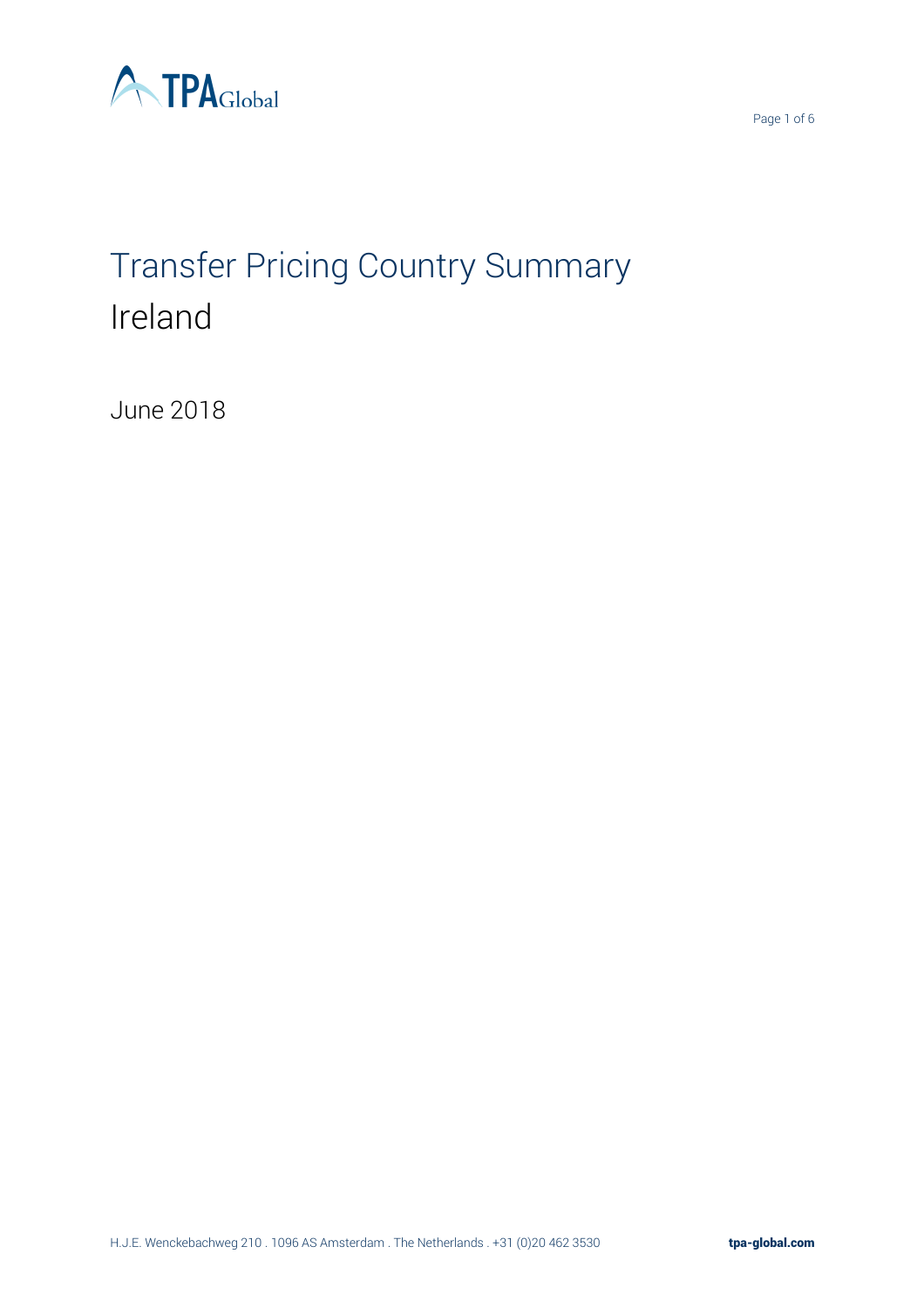

## Legislation

#### Existence of Transfer Pricing Laws/Guidelines

Ireland's Finance Act 2010 introduced broad based transfer pricing legislation that reflects the OECD Transfer Pricing Guidelines. Part 35A, Sections 835A to 835H of the 1997 Taxes Consolidation Act contains the domestic law dealing with transfer pricing. The new transfer pricing legislation is applicable to domestic and international related party arrangements and effective from accounting periods commencing on or after 1 January 2011 and in relation to certain arrangements entered into on or after 1 July 2010.

#### Definition of Related Party

Related Party is defined as:

- one of the persons is participating in the management, control or capital of the other, or the same person is participating in the management, control or capital of each of the 2 persons; and one person is participating in the management, control or capital of another person at any time only if that other person is at that time (i) a company, and (ii) controlled by the first person;
- a company shall be treated as controlled by an individual if it is controlled by the individual and persons connected with the individual;
- a person is connected with an individual if that person is a spouse, ancestor, lineal descendant or sibling of the individual.

#### Transfer Pricing Scrutiny

In November 2012 the Revenue Commissioner introduced the Transfer Pricing Compliance Review (TPCR) in accordance with the Irish freedom of information laws. The TPCR aims to enhance transparency and compliance with transfer pricing regulations amongst companies in Ireland.

Under the TPCR, a company or corporate group conducts its own review to verify compliance with transfer pricing regulations and also provide the Revenue Commissioner with a compliance assessment of information not regularly included in the normal auditing process.

The review is initiated by the Revenue Commissioner through a written request sent to selected companies. The request asks selected companies to conduct a review of their own compliance with regulations. Companies are asked to focus on the following measures in particular:

- the multinational's group structure;
- a summary of the functions, assets and risks of parties involved;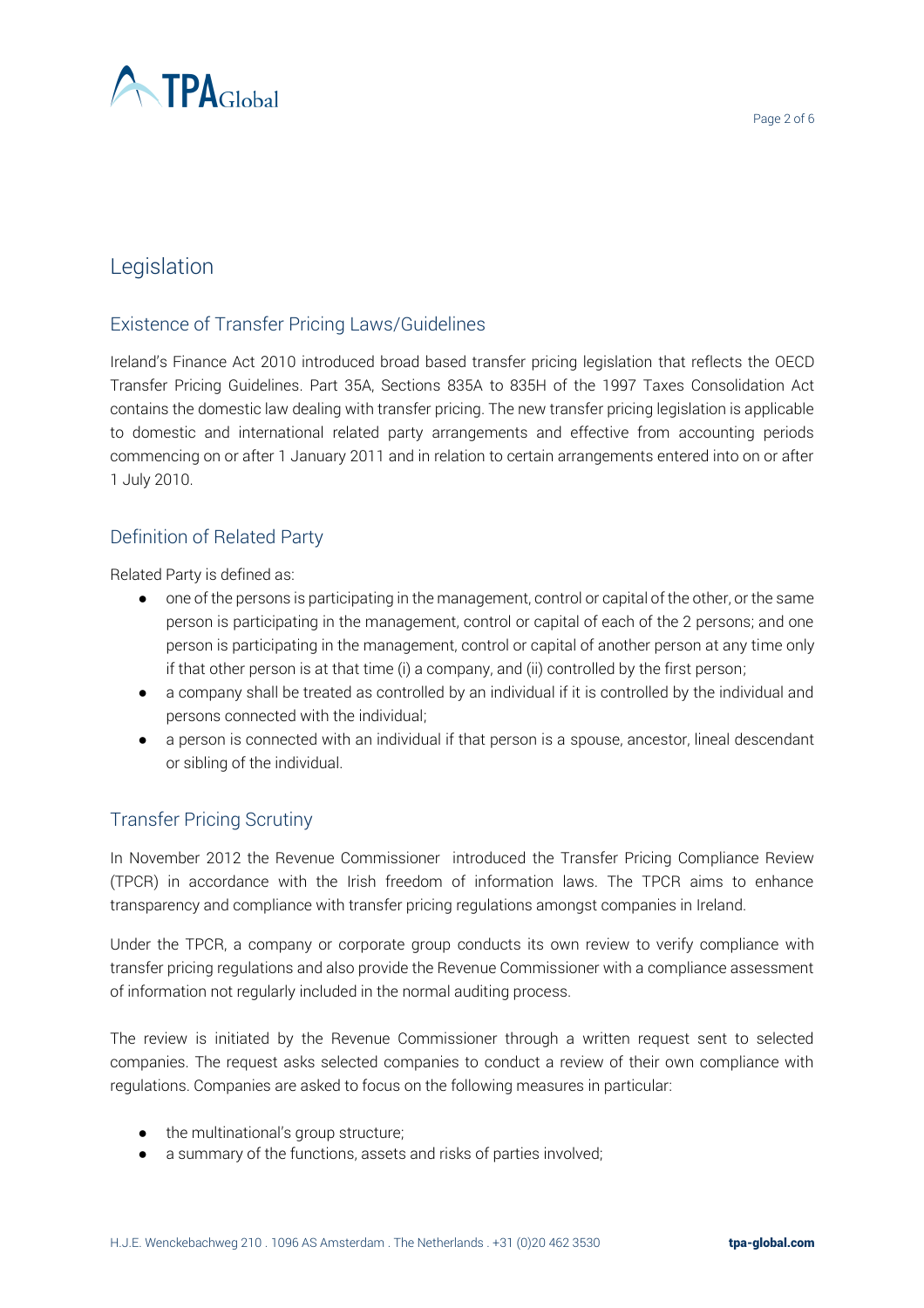

- the type of transactions entered into by the Irish entity and the identity of the parties involved;
- the pricing structure and methodologies used for involved transactions;
- the details of how the arm's length principle was met.

After the review notification letter has been issued, the company has three months to submit a report stating the outcome of the self-review. The Revenue Commissioner will subsequently issue a post review letter stipulating whether the review is adequate, requires additional details or a discussion with the tax authority.

One option following the TPCR is for the Irish Revenue to carry out a transfer pricing audit. Documentation must be produced in a timely manner. The Irish transfer pricing rules do not specify a particular deadline, but normal practice in a tax audit is to provide documentation within 28 days of request.

#### Transfer Pricing Penalties

There are no specific transfer pricing penalties. General corporate tax penalties apply including those for failure to submit documentation upon request.

The Irish tax authorities charge penalties for three categories of taxpayer negligence. The categories are careless behavior without significant consequences (3 to 20 percent of tax underpaid), careless behavior with significant consequences (5 to 40 percent) and deliberate behavior (10 to 100 percent).

Under the general corporate tax rules, interest, currently of 0.0219% per day, is payable on underpaid tax.

#### Advance Pricing Agreement (APA)

Bilateral and multilateral (as a series of linked bilateral) APAs are available. There is no legislation that specifically empowers the Irish Revenue to formally conclude APAs or rulings. In practice, however, it is possible to agree on general principles in advance of a transaction, and the Irish Revenue will adhere to them. No filing fee is charged on APA application.

Following Action 14 of the OECD's Base Erosion and Profit Shifting (BEPS) Project, Ireland began a formal bilateral APA program from 1 July 2016. As part of the material published concurrently the commencement of this program, the Irish Revenue confirmed that they will not enter into unilateral APAs.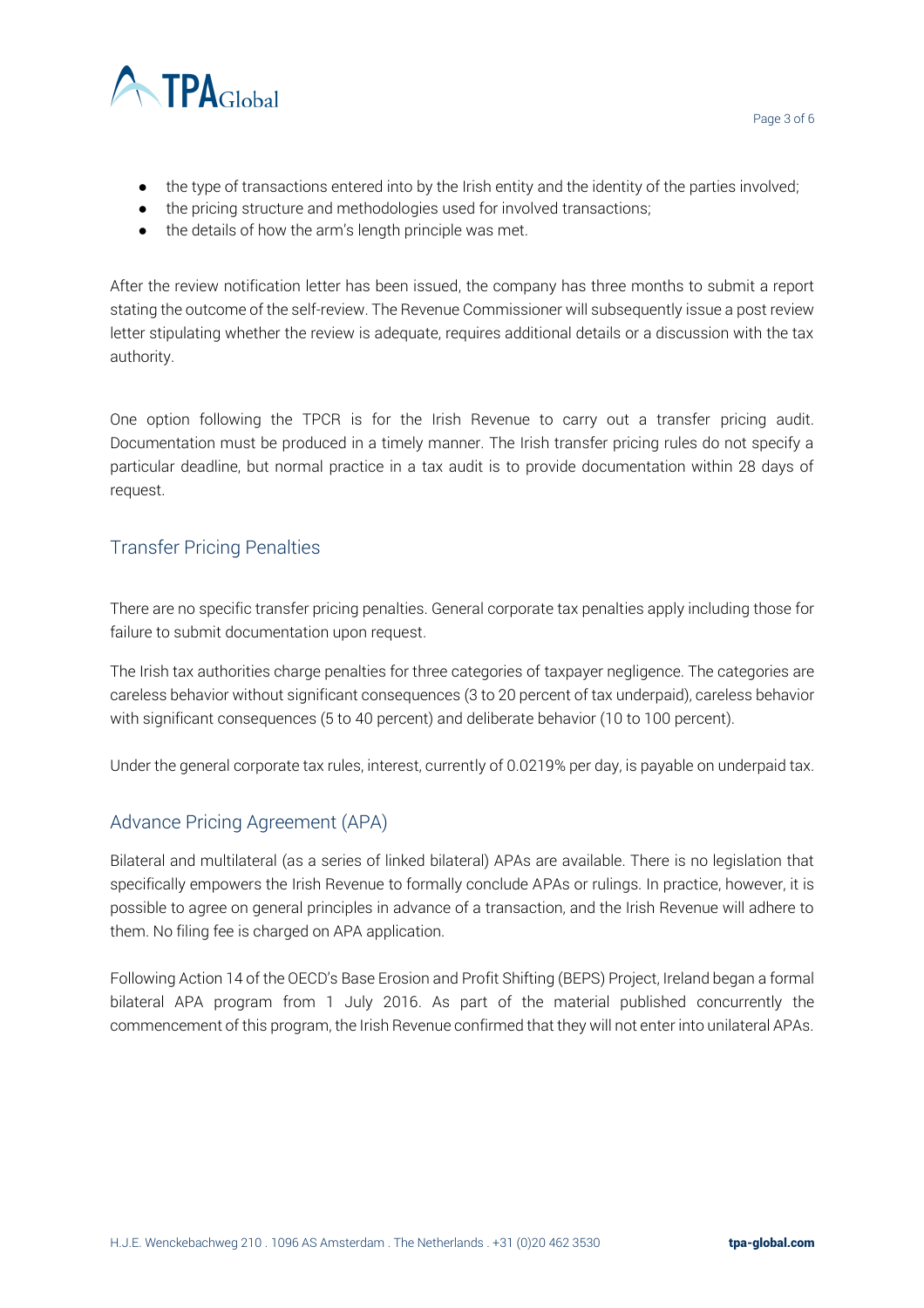

## Documentation and Disclosure Requirements

#### Tax Return Disclosures

The annual tax return must be adjusted for non-arm's length transactions.

#### Documentation Requirements

Section 835F requires that companies must provide such documentation as may be reasonably required to show that their income has been calculated in line with the transfer pricing legislation. Documentation must be prepared on a timely basis. The Irish Revenue has issued a Guidance Note on Transfer Pricing Documentation Obligations to provide assistance.

The Guidance Note provides that the authorities will accept documentation practices that adhere to the EU Code of Conduct on Transfer Pricing Documentation adopted by the EU Council or the OECD Transfer Pricing Guidelines. The Guidance note provides that the relevant documentation must clearly identify:

- associated enterprises;
- the nature and terms of the transactions. Transactions that are clearly of one family may be aggregated provided any significant changes during the period in the nature and the terms of the transactions are recorded;
- the method/s used for pricing of the transactions, including any study of comparables and functional analysis undertaken;
- how the method leads to the arm's length pricing or the transfer pricing adjustment if any, plus how any transfer pricing adjustment was calculated. This will usually include an analysis of market data or other information on third party comparables;
- any budgets, forecasts or other papers containing information relied on when arriving at arm's length pricing or transfer pricing adjustments;
- the terms of the relevant transactions with third parties and associates.

Generally, a separate master file and a local file are not required, however, the information required to be kept on both files should be considered as being reasonably required for the purposes of determining whether the trading income has been computed on an arm's length principle.

#### Record Keeping

The relevant documentation should be maintained for six years from the end of the transaction or six years from the end of the financial year in which the tax return is filed if the tax return is filed late.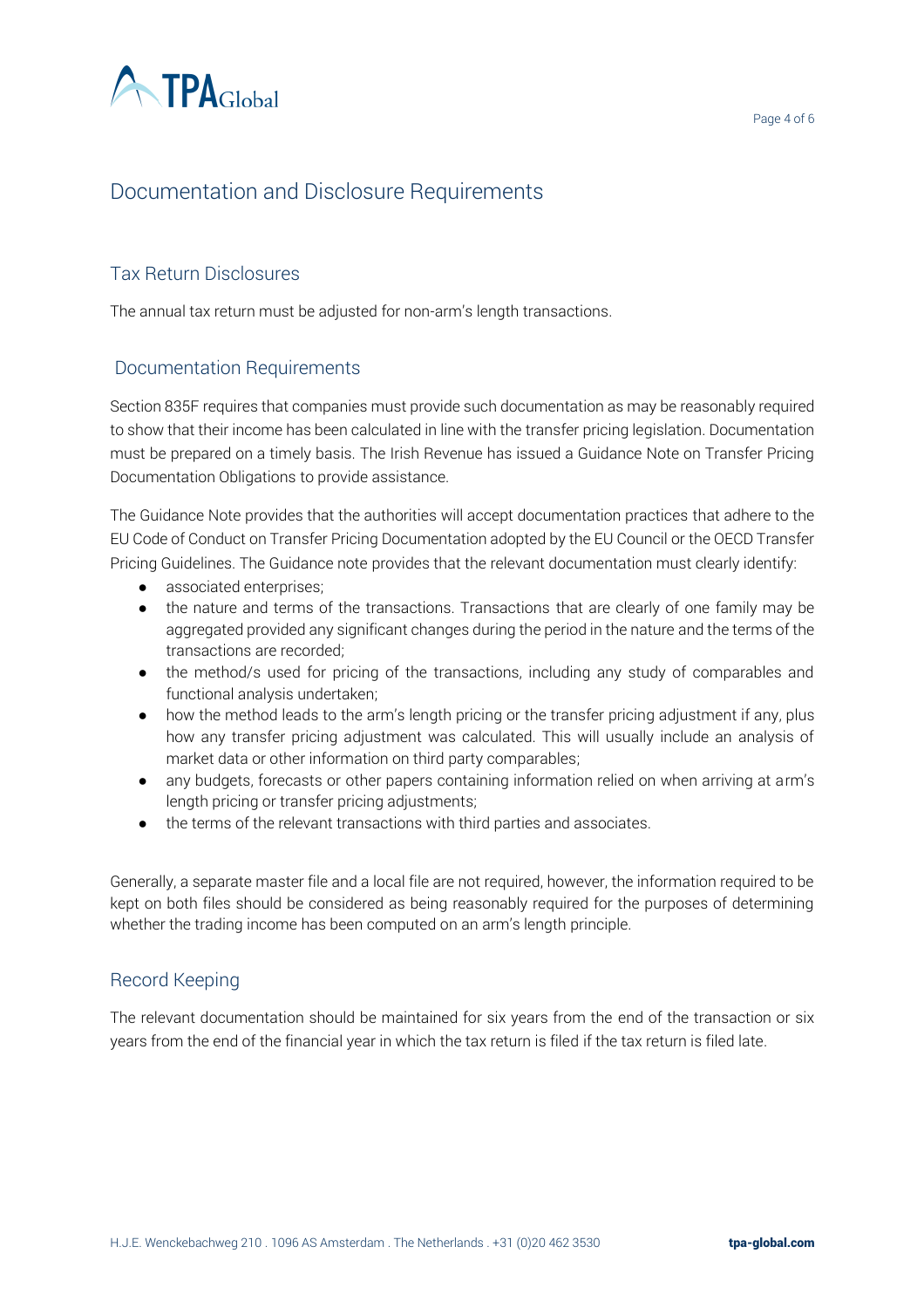

### Country-by-Country Reporting (CbCR)

Ireland has implemented Action 13 of the OECD's work on countering BEPS. Multi-National Enterprises with group revenue over EUR 750 million must now make an annual report to the Revenue Commissioners where the Ultimate Parent Entity (UPE) is in Ireland or where a group member is in Ireland and its UPE is in a country that does not require CbCR and no other company has opted to file a CbCR. Finally, an Irish headed sub-group must file the CbCR if its UPE is in a country that does not exchange information with Ireland.

The report must set out details of the income and profits a Group has in each territory together with details that allow Revenue Authorities to assess the likely substance an entity has in each jurisdiction and the activities it carries on there.

Documentation requirements for CbCR reports are based on normal transfer pricing rules. The filing entity must have available the records to show that its CbCR report is correct and complete and records must be kept for six years from the end of the accounting period to which the CbCR relates.

#### Language for Documentation

The language of the documentation can be either English or Irish.

#### Small and Medium Sized Enterprises (SMEs)

The transfer pricing legislation provides for an exemption for SMEs from the regime. The determination of the SME is based on the EU Recommendation of 6 May 2003. Accordingly, a group is considered as a SME if it has less than 250 employees and has a turnover of less than EUR 50 million or assets of less than EUR 43 million.

#### Deadline to Prepare Documentation

Documentation must be prepared before a tax return is submitted and the deadline to submit a tax return is the 23rd of the 9th month following the end of the accounting period.

#### Deadline to Submit Documentation

Upon request by the tax authority, transfer pricing documentation must be submitted within  $16 - 30$ days. If a taxpayer does not comply with a request for documents, then the Revenue Commissioners can give a deadline of not less than 21 days for submission of the documents.